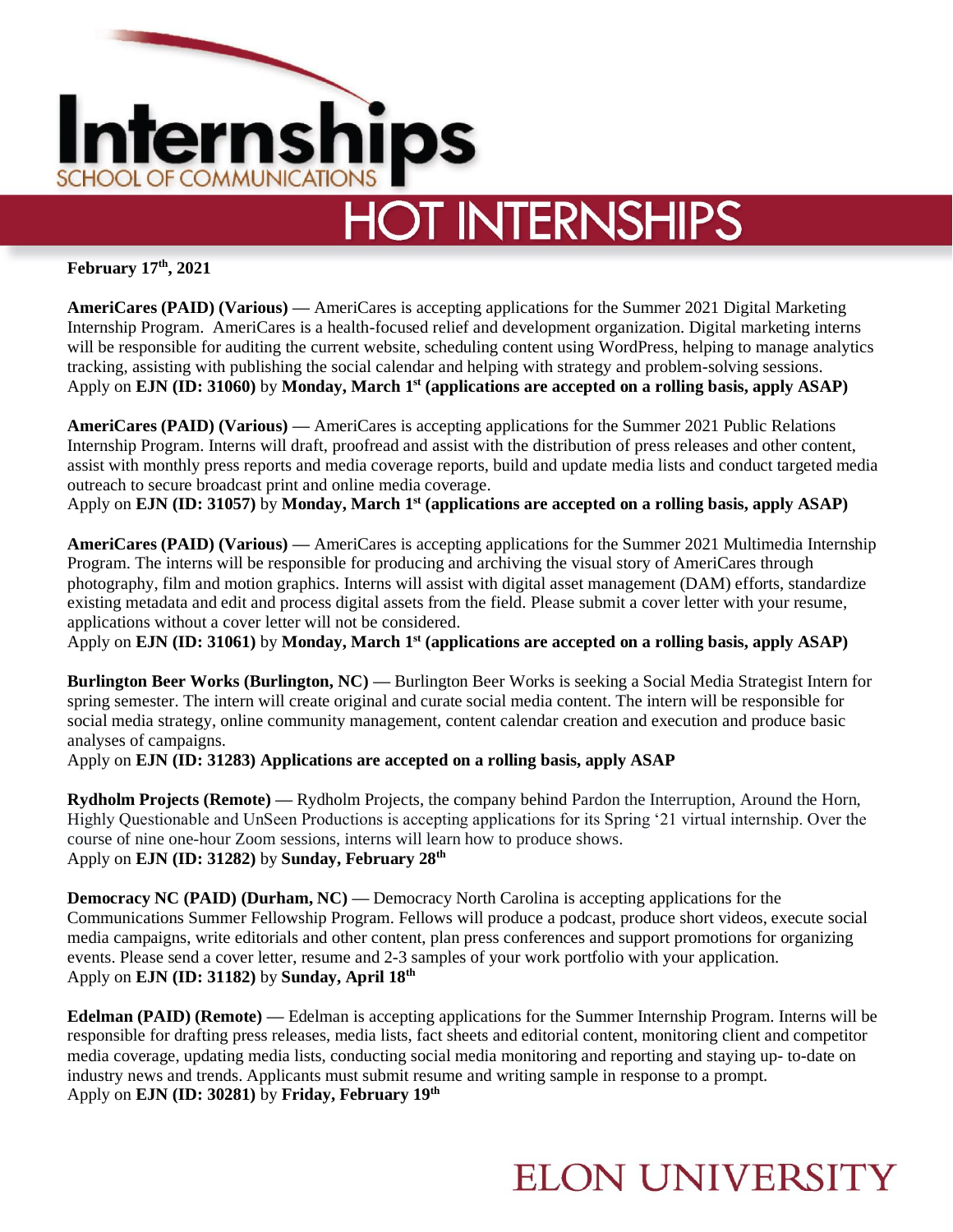

## **HOT INTERNSHIPS**

**W2O (PAID) (Remote) —** W2O Group is accepting applications for the Summer Internship Program. This 10-week program allows students to intern across various departments including creative, digital, strategy, analytics, media, advocacy relations and more. Interns will gain hands-on experience, network with senior leaders, build their resumes and professional networks and train and learn with the intern cohort. Apply on **EJN (ID: 28808)** by **Friday, February 19th**

**Hearsay Culture (Remote) —** Hearsay Culture, the podcast group started by an Elon law professor, is seeking a Media Intern for the spring. The intern will develop new programming, support interview preparation, create marketing materials, targeted press releases and social media posts, support the completion of a new website, manage digital media files using WordPress content management system and partner with industry affiliates to produce sponsored content.

Apply on **EJN (ID: 30605)** by **Wednesday, March 31st**

**Volvo Group (PAID) (Greensboro, NC) —** Volvo Group is accepting applications for the Summer Digital Communications Internship. Interns will create graphics, create written and visual content for social media, create an editorial calendar for social media and assist with website enhancements. Applications must have at least a 3.0 GPA and be proficient in Microsoft Office.

Apply on **EJN (ID: 30400)** by **Thursday, February 18th**

**The Climate Reality Project (Washington, D.C) —** The Climate Reality Project is accepting applications for the Summer Digital Communications Internship. The Climate Reality Project is a nonprofit organization with the mission to catalyze a global solution to the climate crisis by making urgent action a necessity across all sectors of society. Interns will brainstorm and create social media graphics, write and publish day-to-day social media content, research new social media trends, monitor online feedback and help draft communications pieces such as emails, website copy and blog posts.

Apply on **EJN (ID: 31262)** 

**Sales Factory (Remote) —** Sales Factory is accepting applications for the Summer Internship Program. The internship runs from June 7<sup>th</sup> - July 30<sup>th</sup>. Interns will learn how to build and maintain client relationships, idea and execute creative campaigns, strategically implement and manage ecommerce channels, plan social media strategies and write press releases.

Apply on **EJN (ID: 31177)** 

**The Walt Disney Company (Remote) —** The ABC Affiliate Relations and Marketing segment of the Walt Disney Company is accepting applications for the Summer Affiliate Relations and Marketing Internship. The interns will create fall launch initiatives, craft network communications, monitor station activity, prep new season programming materials and track industry trends.

Apply on **EJN (ID: 31297)** 

**Times Square Alliance (Remote) —** Times Square Alliance is accepting applications for the Summer Fellowships. Fellowships are available in Public Arts, Operations, Administration, Communications and Economic Development & Policy. Fellows assist with and advance major projects in their department and have regular professional development programming including lunches and talks with senior Alliance staff and community leaders. Apply on **EJN (ID: 31380)** by **Friday, March 12th**

**Unbendable Media (New York, NY) —** Unbendable Media is a consulting and strategic communications firm seeking a Media Relations and Communications Intern for spring semester. The intern will build and maintain media lists, track media mentions and copy-editing and proofreading media materials. Apply on **EJN (ID: 31251)** 

#### **ELON UNIVERSITY**